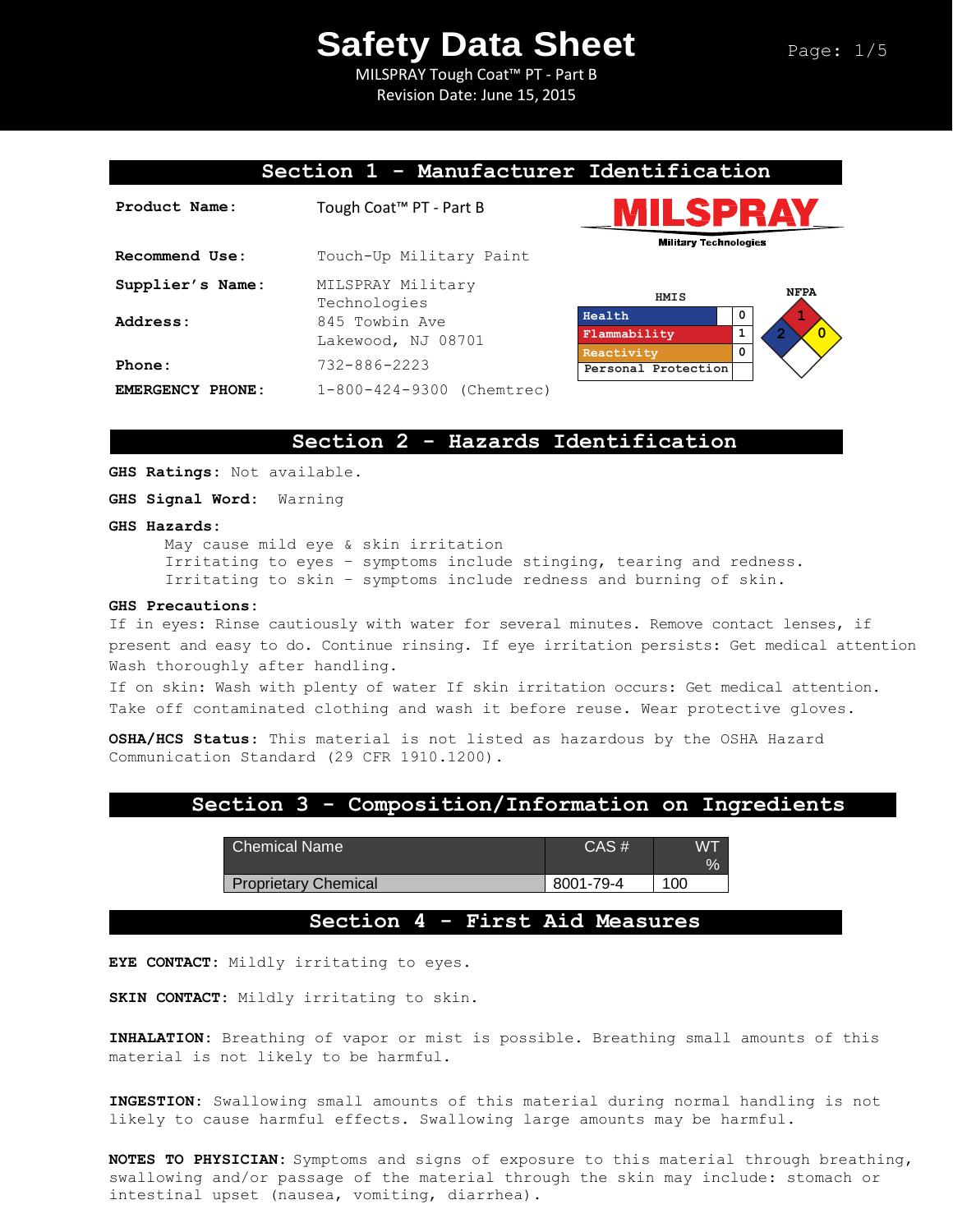MILSPRAY Tough Coat™ PT - Part B Revision Date: June 15, 2015

## **Section 5 - Fire Fighting Measures**

**Flash Point:** 445.0 F (229.4 C) **UEL:** N/A **LEL:** N/A

**SUITABLE EXTINGUISHING MEDIA:** Regular foam (such as AFFF), water fog, carbon dioxide, dry chemical. DO NOT direct a sold stream of water or foam into hot, burning pools of liquid since this may cause frothing and increase fire intensity. Frothing can be violent and possibly endanger any firefighters standing too close to the burning liquid. Wear full firefighting turn-out gear (full bunker gear), and respiratory protection (SCBA).

**UNSUITABLE EXTINGUISHING MEDIA**: None known.

**HAZARDOUS THERMAL DECOMPOSITION PRODUCTS:** Not available.

**PRODUCTS OF COMBUSTION**: Not available.

**FIRE AND EXPLOSIVE HAZARDS:** No special fire hazards are known to be associated with this product.

### **Section 6 - Accidental Release Measures**

**PERSONAL PRECAUTIONS:** Not available.

**ENVIRONMENTAL PRECAUTIONS:** Evacuate the area. Prevent further leakage, spillage or entry into drains.

**SMALL SPILLS**: Absorb liquid on vermiculite, floor absorbent, or other absorbent material and transfer to hood.

**LARGE SPILLS**: Persons not wearing protective equipment should be excluded from area of spill until clean-up has been completed. Stop spill at source, dike area of spill to prevent spreading, pump liquid to salvage tank. Remaining liquid may be taken up on sand, clay, earth, floor absorbent, or other absorbent material and shoveled into containers.

**ACCIDENTAL RELEASE MEASURES**: For major spills call CHEMTREC Toll Free 1.800.434.9300 or for International call 1.703.527.3887.

## **Section 7 - Handling and Storage**

**HANDLING**: Containers of this material may be hazardous when emptied. Since emptied containers retain product residues (vapor, liquid, and or solid), all hazard precautions given in the data sheet must be observed.

**STORAGE**: Store in a cool, dry place at 75 degrees F or lower

### **Section 8 - Exposure Controls/Personal Protection**

Consult local authorities for acceptable exposure limits.

**ENGINEERING CONTROLS**: Not available.

**HYGIENE**: Not available.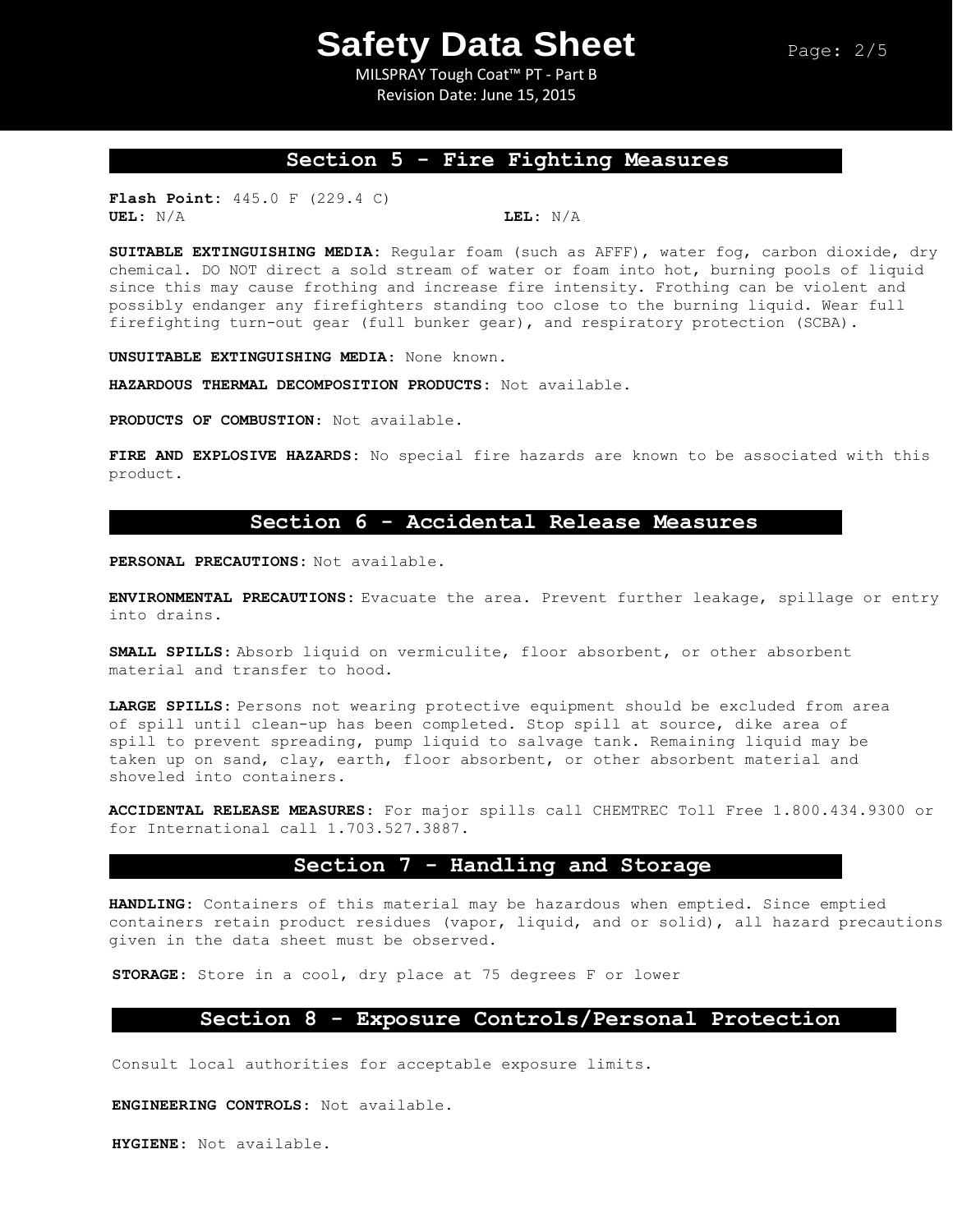MILSPRAY Tough Coat™ PT - Part B Revision Date: June 15, 2015

**RESPIRATORY**: If overexposure has been determined or documented, a NIOSH/MSHA jointly approved air supplied respirator is advised in absence of proper environmental control. OSHA regulations also permit other NIOSh/MSHA respirators under specified conditions. (See your safety equipment supplier.) Engineering or administrative controls should be implemented to reduce exposure.

**EYES**: Wear safety glasses in compliance with OSHA regulations. (Consult your safety representative)

**SKIN**: Wear resistant gloves such as: neoprene, wear normal work clothing covering arms and legs.

**Section 9 - Physical and Chemical Properties PHYSICAL STATE:** Liquid **FLASH POINT**: 445.0 F (229.4 C) **AUTO-IGNITION TEMPERATURE**: Not available. **UPPER FLAMMABILITY LIMIT**: Not determined. **LOWER FLAMMABILITY LIMIT**: Not determined. **APPEARANCE**: Clear **ODOR**: No data. **SPECIFIC GRAVITY**: .960 @ 68.00F **pH**: Not available. **BOILING POINT**: 595.0F (312.7C) @ 760 mmHg **MELTING POINT**: Not available. **VAPOR PRESSURE**: Not applicable **VAPOR DENSITY**: >1.00 @ air=1 **EVAPORATION RATE**: Slower than ethyl ether **PERCENT VOLATILES**: 100.0%

## **Section 10 - Stability and Reactivity**

**STABILITY:** Stable

**HAZARDOUS POLYMERIZATION**: The product will not undergo hazardous polmerization.

**CONDITIONS TO AVOID:** May form acrolein, carbon dioxide and carbon monoxide; various hydrocarbons.

**INCOMPATIBLE MATERIALS**: Avoid contact with strong oxidizing agents

### **Section 11 - Toxicological Information**

**No data.**

## **Section 12 - Ecological Information**

**No data.**

## **Section 13 - Disposal Considerations**

Dispose of in accordance with all applicable local, state and federal regulations. For assistance with your waste management needs – including disposal, recycling and waste stream reduction, contact your local agencies.